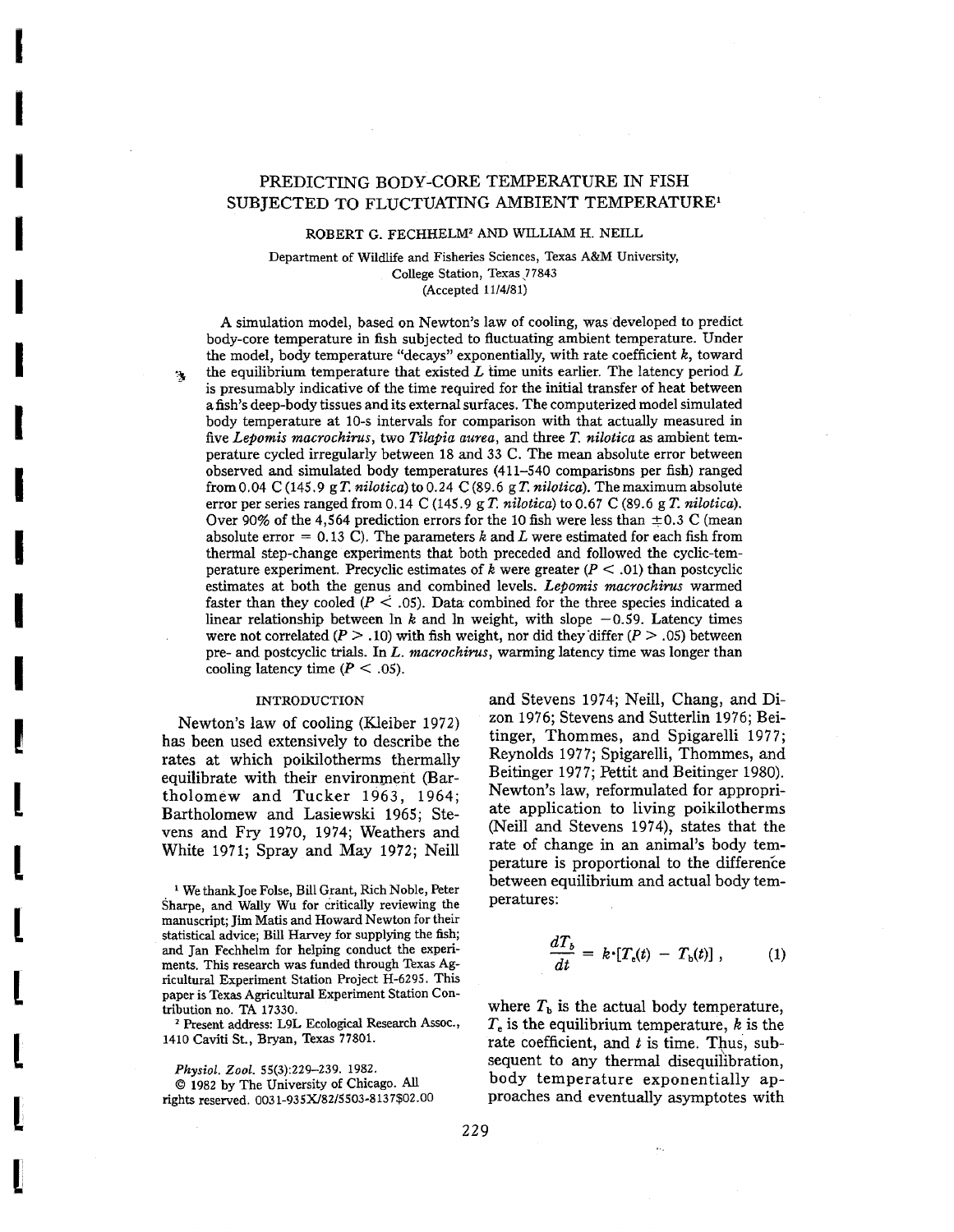the equilibrium temperature at a rate determined by the constant k.

The equilibrium temperature equals the ambient temperature  $(T_a)$  plus some excess temperature  $(T_x)$  caused by the continuous addition of metabolic heat (Neill and Stevens 1974; Stevens and Fry 1974; Neill et al. 1976). Excess temperature itself may vary from fractions of a degree to as much as 20 C depending on taxon, size, and the metabolic state of the individual (Bartholomew and Tucker 1963, 1964; Stevens and Fry 1970, 1971, 1974; Carey and Teal 1969; Carey et al. 1971; Neill et al. 1976; Smith 1976). The rate coefficient  $k$ , which can be defined as the instantaneous rate of change in body temperature per unit time per unit difference between  $T<sub>e</sub>$  and  $T<sub>b</sub>$ , reflects the combined effects of direct thermal conduction through body mass, passive convection associated with intraand intercellular fluids, and forced convective transfer of heat via the cardiovascular system (Stevens and Sutterlin 1976; Beitinger et al.)977; Reynolds 1977; Pettit and Beitinger 1980). The magnitude of k may be expected to vary according to the animal's weight (Stevens and Fry 1974; Beitinger et al. 1977; Spigarelli et al. 1977), the specific location within the body at which  $T<sub>b</sub>$  is measured (Spray and Belkin 1973; Stevens and Fry 1974; Neill et al. 1976), the direction of the  $T_e$ - $T_b$  differential (Bartholomew and Tucker 1963; Bartholomew and Lasiewski 1965; Weathers and White 1971; Beitinger et al. 1977; Spigarelli et al. 1977) and, in the case of certain poikilotherms tested in air, the degree of evaporative heat loss (Weathers and White 1971).

Despite the successful use of Newton's model to describe thermal transfer rates and to clarify some of the associated physiological mechanisms, few investigators have explored the model's short-term predictive capabilities. Kubb, Spotila, and Pendergast (1980), using derived estimates of  $k$ , have successfully predicted the body temperature in largemouth bass *(Micropterus salmoides)* subjected to step changes in ambient temperature. Neill and Stevens (1974) and Neill et al. (1976) developed a simulation model to predict  $T<sub>b</sub>$  for tunas swimming in a thermal gradient, but simulated results were not compared with independent data.

**1** 

1

1

i<br>I comen i l

**I** 

**I** 

I

I

I

I

I

I

I

**IMPROVER 1999** 

**INSTERNATION** 

I

I

I

I

This paper presents the development of a simulation model, based on a modification of Newton's law with parameters estimated from step-change experiments, that predicts the body-core temperature of fish exposed to continuously fluctuating water temperature. Computerized simulations of transient body temperature are compared with actual core temperatures monitored during experiments.

#### MATERIAL AND METHODS

*Lepomis macrochirus* (bluegill) were electrofished from several small ponds in Brazos County, Texas, during summer 1979 and spring 1980. *Tilapia aurea* were obtained in fall 1979 and *T. nilotica* in spring 1980 from stocks at the Aquaculture Research Center of Texas A&M University. Mixed populations of the three species were held under constant light at 21.5-22.5 C for a minimum of 6 wk prior to testing.

For each experimental series, one fish was netted from the holding tank and implanted with a body-temperature transducer inserted through a 23-gauge hypodermic needle into the epaxial muscle mass just lateral to the fifth or sixth vertebra. The fish was then put into a soft-plastic mesh cage, which effectively restricted swimming movements but did not impair breathing actions or the circulation of water. The caged fish was suspended in a 12-liter circulating water bath at a constant temperature  $(\pm 0.1 \text{ C})$  between 18.6 and 19.0 C and left undisturbed for 90 min.

The fish was subjected to a step-change increase in temperature by transferring it from the initial constant-temperature bath to another  $(\pm 0.1 \text{ C})$  between 29.9 and 31.9 C. Body temperature was recorded every 5 s for the first minute after transfer and every lOs thereafter until the fish reached its new equilibrium state. In all cases thermal equilibrium was defined as the lack of detectable body-temperature change in a period of 10 min. The fish was then cooled by reversing the procedure. Two warming and two cooling trials were performed on each fish.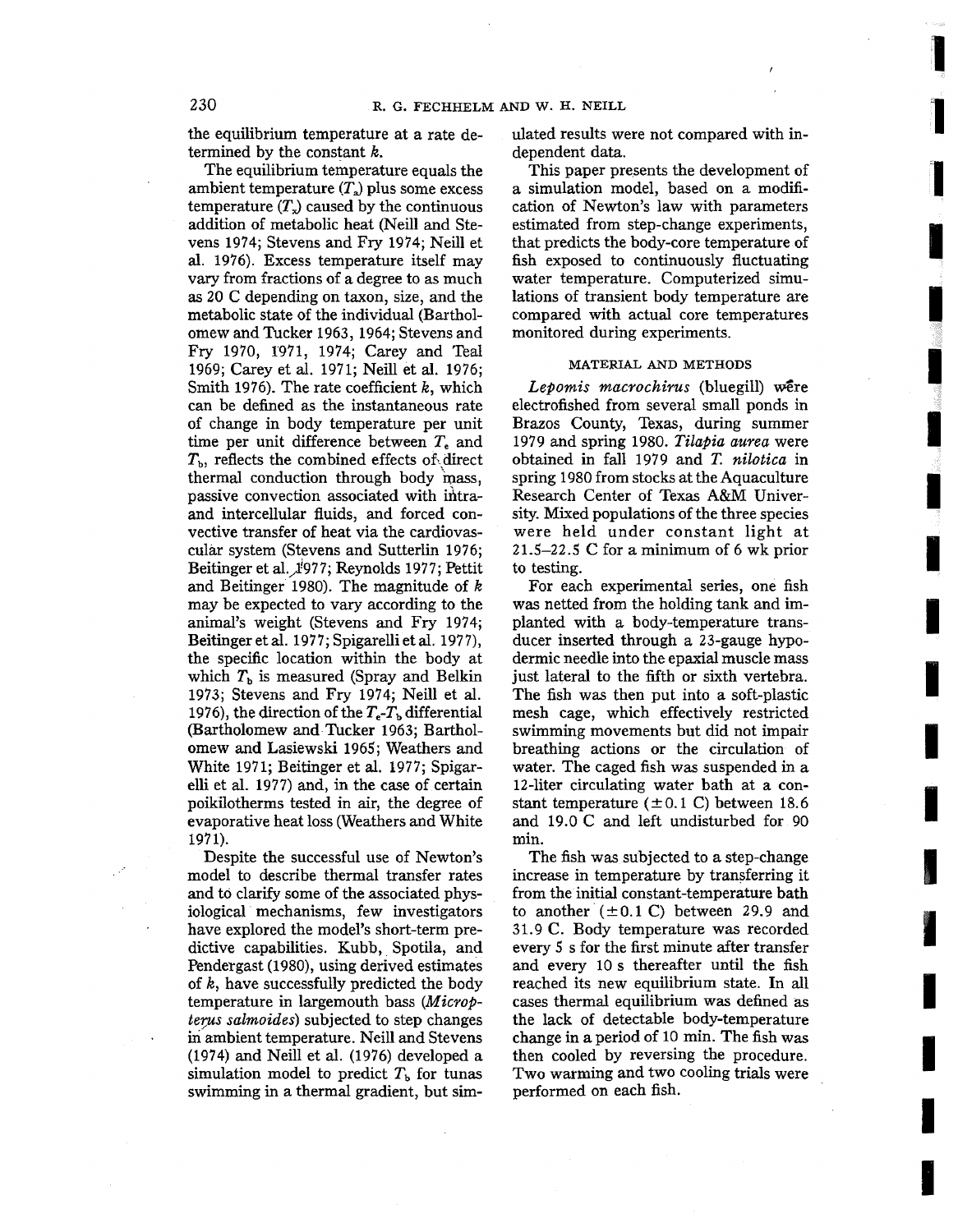Upon completion of the last step-change trial, the fish was allowed to equilibrate to a constant temperature  $(\pm 0.1 \text{ C})$  between 18.8 and 21.5 C for 20 min. Then, bath temperature was fluctuated for 70-90 min by arbitrary additions of hot and cold water. Both body and water temperatures were recorded simultaneously every 10 s for the entire cyclic phase. Finally, the series of four (two warming and two cooling) step-change experiments was repeated. The fish was then weighed and returned to the original holding tank for observation. The entire procedure was performed on each of 10 fish-five bluegills (21.9- 57.6 g), two T. *aurea* (41.1 and 136.7 g), and three T. *nilotica* (18.6-145.9 g).

Temperatures were monitored with two Bailey Instruments, Inc., digital thermometers (Model BAT-8), which display with 0.1 C resolution. Data were read visually and recorded manually. The body-temperature probe was a Bailey Instruments, Inc., tissue-implantable, copper-constantan thermocouple 0.076 mm in diameter (Type IT-23; time constant  $= 0.005$  s). Water temperature was measured with a Bailey Instruments, Inc., 23-gauge needle thermocouple (Type MT-5; time constant  $= 0.15$  s).

The exponential rate coefficient  $k$  was estimated for each of the eight step-change trials with each fish. Integrating equation (1) with respect to time gives

$$
\ln |T_{\rm e} - T_{\rm b}(t)| = \ln |T_{\rm e} - T_{\rm b}(0)| - kt \,, \quad (2)
$$

I

I

I

I

I

I

I

I

I

I

I

Those and the Contract of

I

I

I

I

I

I

I

where  $T<sub>b</sub>(t)$  is the body temperature at time t and  $T<sub>b</sub>(0)$  is the body temperature at t = O. Thus, least-squares regression of In  $|T_e - T_b(t)|$  against time yielded a line with slope  $-k$ . The range of body temperatures employed in these calculations was truncated to eliminate both an initial period of thermal latency, during which the change in  $T<sub>b</sub>$  appeared nonexponential, and errors induced by small fluctuations of body temperature (less than the resolution limits of the digital thermometer, 0.1 C) as it approached equilibrium (fig. 1). Body temperatures that occurred during the latency period and those recorded beyond the point at which  $T<sub>b</sub>$  had spanned 80% of the difference between its initial and equilibrium values were not used in the regression calculations. Consequently, for each stepchange trial, the first recorded value of  $T<sub>b</sub>$ in the truncated range became  $T<sub>b</sub>(0)$ .

## SIMULATION MODEL

Plots of  $T<sub>b</sub>$  against time for the stepchange trials (e.g., fig. 1) revealed an initiallag in response similar to that observed by Crawshaw (1976), Neill et al. (1976), Reynolds (1977), and Spigarelli et al. (1977). We suspected that such response latency is indicative of the time required for the initial transport of heat via conductive and convective processes between the fish-water interfaces and the tissue in contact with the thermocouple. Assuming that this latency effect is of fixed duration L, then  $T<sub>b</sub>$  would have had a constantly delayed reaction to any change in ambient temperature.

Newton's model, as defined in equation (1), was modified to account for response latency:

$$
\frac{dT_{\rm b}}{dt} = k \cdot [T_{\rm e}(t-L) - T_{\rm b}(t)]; \qquad (3)
$$

i.e., body temperature changes at a rate proportional to the difference between it-



FIG. 1.—Body temperature versus time for an 18.6-g *Tilapia nilotica* (TN-3) subjected to a step change in ambient temperature, from 18.7 C to 29.9 C. The values of body temperature between the arrows were used to estimate the exponential rate coefficient and latency period.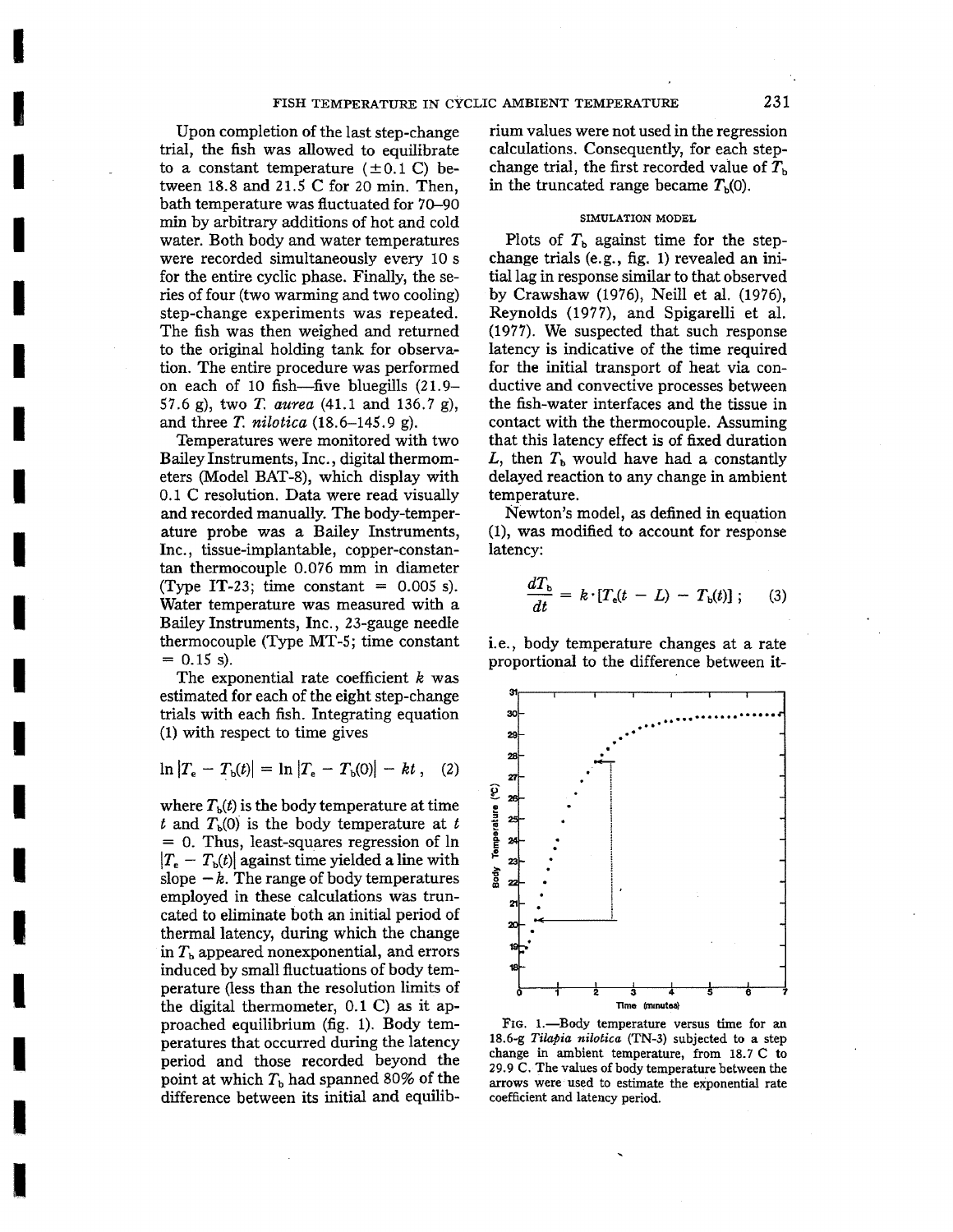self and the equilibrium temperature that existed L time units earlier.

Latency periods were calculated from body-temperature series recorded during the step-change trials. Solving for *t* in equation (3) (using the previously estimated value of k and the known values of  $T_e(t)$  and  $T_b(0)$  for that particular warming or cooling trial) yielded the time of occurrence for a specific  $T<sub>b</sub>(t)$  under conditions of true exponential decay. The difference between  $T<sub>b</sub>(t)'s$  actual time of occurrence during a step-change trial and  $T<sub>b</sub>(t)'s$  theoretical time of occurrence given true exponential decay was taken as a measure of latency period. Latency period was calculated for every recorded value of  $T<sub>b</sub>(t)$ (within the truncated range, fig. 1) and its mean taken as the latency period for that particular warming or cooling trial. Latency periods were calculated for each of the eight step-change trials with each fish.

Equation (3) became the basis of our model for predicting body temperature under conditions of fluctuating ambient temperature. First, the changing equilibrium temperature was approximated as a piece-wise sequence of linear functions over consecutive time intervals of length *dt.* Next, the incremental linear change in *T;* was incorporated into equation (3), which then integrated to yield (see Appendix)

$$
T_{b}(t) = T_{e}(t - L) - (g_{e}/k)
$$
  
+ 
$$
[T_{b}(t - \Delta t)]
$$
  
- 
$$
T_{e}(t - \Delta t - L)
$$
  
+ 
$$
(g_{e}/k)! \cdot e^{-k \cdot \Delta t},
$$
 (4)

where

$$
g_{c} = [T_{e}(t - L) - T_{e}(t - \Delta t - L)]/\Delta t
$$
 (5)

Equation (4) was applied recursively to generate a series of predicted body temperatures (at intervals of  $\Delta t = 10$  s) for each fish based on its mean  $(N = 8)$  value of k, mean ( $N = 8$ ) value of L, and the  $T_e$ time series to which the fish was subjected. Since the calculated  $T_b$  at any time  $t$  depended, in part, upon the previously *cal-* culated value of  $T_b$  (or  $T_b[t - \Delta t]$ ), an initial estimate of body temperature was necessary. This was accomplished by allowing the fish to equilibrate to a constant ambient temperature before initiating cyclic fluctuations. Thus  $T_b$  at  $t = 0$  equaled  $T_e$ .

**International** 

I

**International Control** 

**ISO CONTRACTOR** 

**International Property** 

I

I

I

I

I

I

I

I

I

I

I

I

In the case of our experiments, none of the fish registered an excess temperature; i.e., metabolic heat production in fish of the species and sizes we used had a negligible effect on body temperature and the dynamics of heat transfer. This simplified matters in that  $T<sub>e</sub> = T<sub>s</sub>$  continuously; therefore the recursive model was applied directly to the  $T_a$  time series (all values of  $T_c$ in equations [4] and [5] were, in fact, values of  $T<sub>a</sub>$ ).

The mean absolute error  $(\Sigma)$  observed  $T_b$  - predicted  $T_b/N$ ,  $N =$  number of observations at consecutive 10-s intervals) was calculated as a measure of how well the predicted series fit the observed series. Predicted  $T<sub>b</sub>$  series were also generated for a range of latency periods versus a range of rate coefficients. The resulting values of mean absolute error were plotted as a matrix and contoured to illustrate model robustness and to indicate the accuracy of rate coefficients and latency times estimated from the step-change experiments.

So that we could determine the importance of latency time as a predictor,  $T<sub>b</sub>$ series also were simulated using the model uncorrected for L. The predictive accuracy of the L-uncorrected model then was compared with that of the full model.

Nonparametric analysis was performed on experimentally determined values of *k* and  $L$  using the Wilcoxen signed-ranks test (Siegel 1956). Comparisons were made between values determined before and after the cyclic portion of the experiment (mean precyclic cooling vs. mean postcyclic cooling; mean precyclic warming vs, mean postcyclic warming) and between warming and cooling runs. Because fish were alternately warmed and cooled, consecutive pairs of warming and cooling coefficients (or latency periods) were used in the paired analyses.

### RESULTS

### SIMULATION MODEL

Observed and modeled effects of fluctuating water temperature on body tem-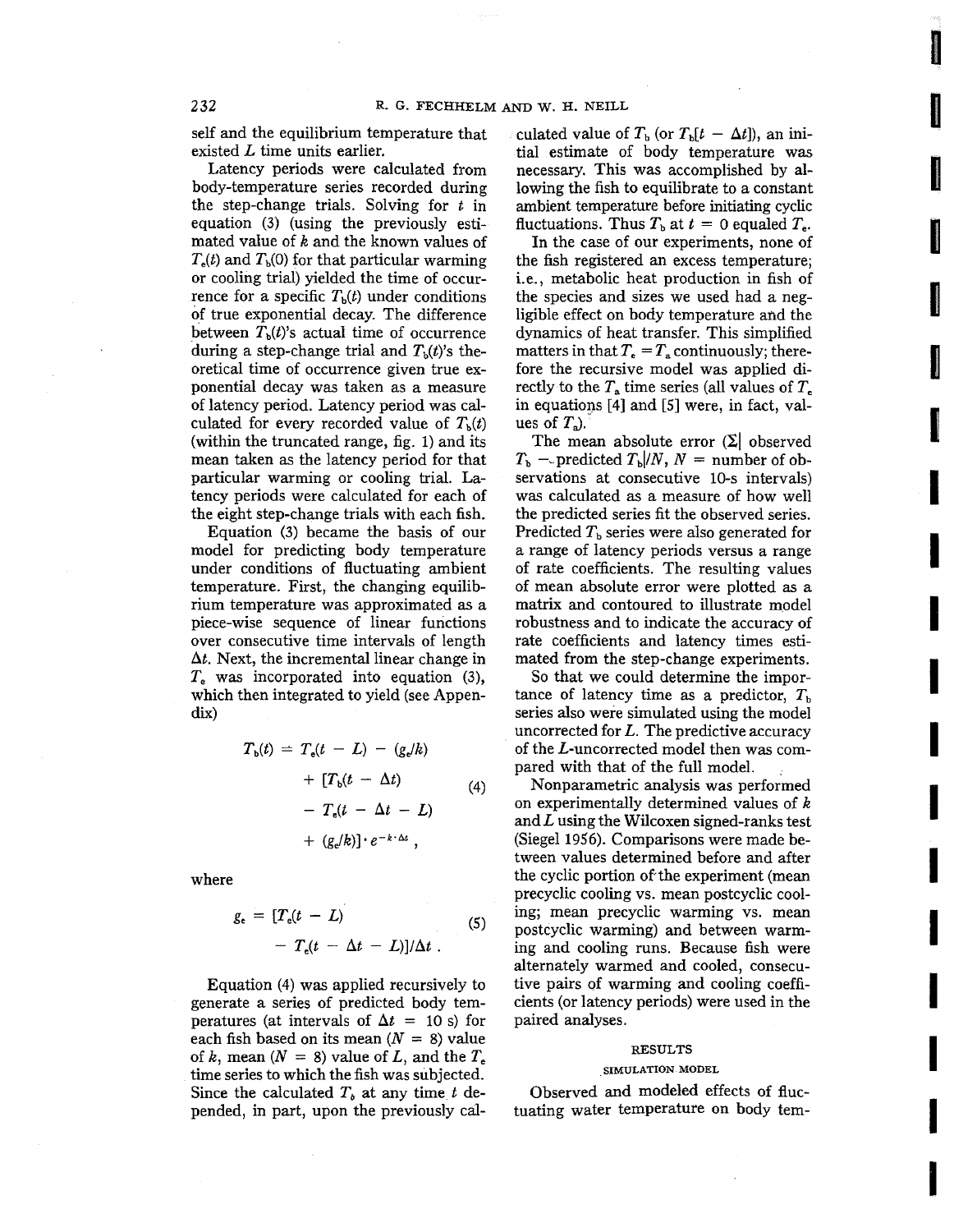perature are illustrated representatively in figure 2. Predicted body temperature, observed body temperature, and ambient water temperature are plotted against time for three fish to show cases of best (fig. *2A),* intermediate (fig. *2B),* and worst (fig. 2C) fit of the model. Summary data for all fish, including the mean values of  $k$  and L used in calculating predicted temperatures, appear in table 1. Goodness-of-fit ranged from a mean absolute error of 0.04 C for a I45.9-g *Tilapia nilotica* (TN-1, fig. *2A)* to 0.24 C for an 89.6-g *T. nil* $otica$  (TN-2, fig.  $2C$ ). The maximum absolute error per series ranged from 0.14 C  $(TN-1)$  to 0.67 C  $(TN-2)$ . Based on a total of 4,564 observations, encompassing the results from all 10 fish, over 90% of the prediction errors were within  $\pm 0.3$  C (fig.  $3A$ ); overall mean absolute error = 0.13 C.

I

I

**I** 

I

**INSTRUCTION** 

I<br>I<br>Isaac

I

I

I

I

I

I

I

I

I

I

Contour plots of mean absolute error indicated the optimum combinations of k and L for predicted temperature-time series (fig. 4). Large prediction errors were caused by an inherently high mean absolute error in optimal cases (e.g., fig. 4A) and/or inaccurate estimates of *k* or *L* from the step-change trials (e.g., fig. 4C). The data from the fish yielding the poorest goodness-of-fit suffered from all three con-

ditions (TN-2, fig.  $4D$ ). Assuming best estimates for  $k$  and  $L$ , the optimal fit in terms of mean absolute error ranged from a low of 0.04 C for TN-l up to 0.20 C for fish LM-4 (table 1).

Scrutiny of the ambient temperaturetime series and associated data suggested no consistent explanation to account for the differences in optimal goodness-of-fit or for differences in goodness-of-fit when mean values of *k* and *L* were used to stimulate body temperature.

Latency time determinations from stepchange experiments resulted in optimum values for five fish (e.g., fig.  $4A$ ,  $4B$ ), 2-5-s overestimates in three fish (e.g., fig. 4C), and 4-6-s underestimates in two fish (e.g., fig. 4D). This implies that reasonably accurate estimates of L can be determined from step-change experiments. The importance of latency period as a predictorvariable is indicated by the fact that had L not been incorporated into the model, mean absolute error would have ranged from 0.21 C (LM-3) to 0.75 C (TN-2) with a maximum error range of 0.47 C (TN-I) to 1.64 C (TN-2). In addition, over 50% of the prediction errors  $(N = 4,564)$  would have exceeded  $\pm 0.3$  C (fig. 3B).

The least-squares regression procedure



FIG. 2.-Predicted body temperature, observed body temperature, and ambient water temperature versus time for three fishes. *A, Tilopia nilotica* TN-I. *B, Lepomis macrochirus* LM-2. C, *T. nilotica.* TN-2. These three examples were selected to show the cases of best  $(A)$ , intermediate  $(B)$ , and worst  $(C)$  fit of the model. Ambient temperatures are plotted according to their actual times of occurrence.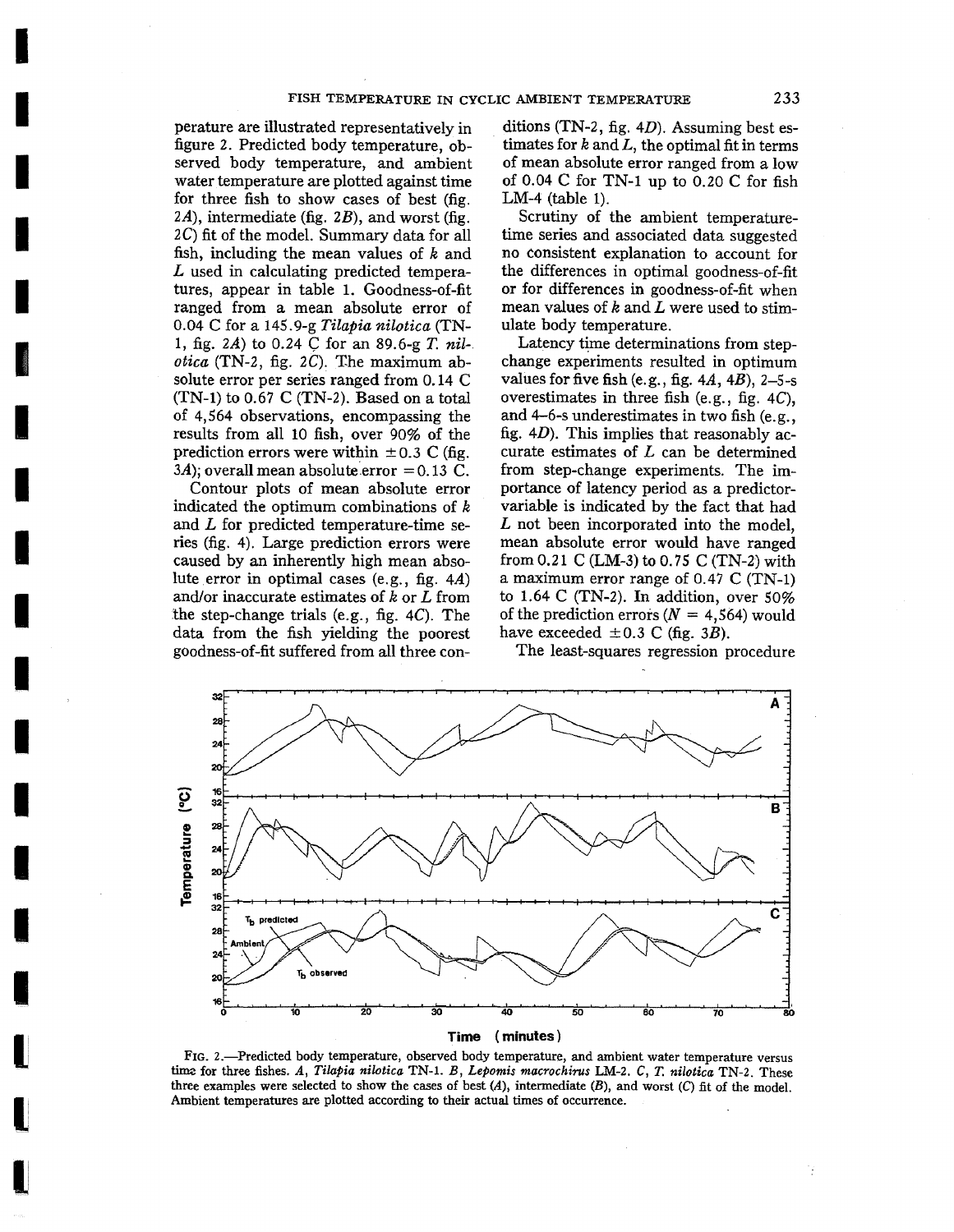used in calculating *k* was justified in that step-change estimates for four fish were optimum (e.g., fig. 4A), yielded underestimates of only 0.02-0.05 C/min $\cdot$ C for three fish (e.g., fig. 4C) and overestimates of 0.04-0.05 C/min $\cdot$ C for three fish (e.g., fig.  $4D$ ).

### COOLING AND WARMING STEP-CHANGE TRIALS

Least-squares regression of  $\ln |T_e|$  –  $T<sub>b</sub>(t)$  against time yielded a highly significant ( $P < .01$ ) linear fit, with a coefficient of determination  $(r^2)$  greater than 0.99, in each of the 80 step-change trials.

Significant differences ( $P < .01$ ) between pre- and postcyclic values of the rate coefficient k occurred at the genus and combined species levels, With both warming and cooling *k* decreasing in magnitude during the second step-change series. For the entire data set, mean  $\pm$  SD values of the postcyclic k:precyclic *k* ratio were 0.95  $\pm$  0.06 and 0.96  $\pm$  0.03 for warming and cooling trials, respectively. Pre- and postcyclic latency times were not significantly different ( $P > .05$ ) at either the genus or combined levels.

fl

I

E<sub>a</sub>

I

I

I

I

I

**International** 

I

I

**I** 

Bluegill warmed significantly  $(P < .01)$ faster than they cooled, resulting in a mean cooling/warming  $k$  ratio of 0.94. In contrast, *T. aurea* cooled significantly  $(P <$ .05) faster than they warmed, the mean cooling/warming ratio being 1.07. Tilapla *nilotica* also tended to cool more rapidly than they warmed; however, the difference was not significant  $(P > .05)$ . Values of L

| <b>TABLE</b> |  |
|--------------|--|
|--------------|--|

COMPARISON OF MODELED AND OBSERVED RESULTS FOR THE CYCLIC TEMPERATURE EXPERIMENTS

|                      |                               |                  | $k$ (C/min $\sim$ C)<br>$M$ EAN <sup>3</sup> $\pm$ SD<br>(Range) | $L$ (sec)<br>$M_{EAN}^a \pm SD$<br>(Range) | <b>ABSOLUTE ERROR (C)</b>                                               |                                                                                           |                                                                   |
|----------------------|-------------------------------|------------------|------------------------------------------------------------------|--------------------------------------------|-------------------------------------------------------------------------|-------------------------------------------------------------------------------------------|-------------------------------------------------------------------|
| <b>FISH</b>          | WEIGHT<br>$\langle g \rangle$ | $\boldsymbol{N}$ |                                                                  |                                            | Mean;b<br>Model<br>Corrected<br>for L<br><b>(Uncorrected</b><br>for $L$ | Maximum: <sup>c</sup><br>Model<br>Corrected<br>for $L$<br><i>(Uncorrected)</i><br>for $L$ | Mean;b<br>Model<br>with<br>Optimal<br>Estimates of<br>$k$ and $L$ |
| Lepomis macrochirus: |                               |                  |                                                                  |                                            |                                                                         |                                                                                           |                                                                   |
| $LM-1$               | 55.1                          | 432              | $.52 \pm .04$<br>$(.48 - .59)$                                   | $16 = 3.18$<br>$(10 - 21)$                 | .07<br>(.32)                                                            | .58<br>(.79)                                                                              | .06                                                               |
| $LM-2$               | 43.8                          | 450              | $.51 \pm .03$<br>$(.46 - .56)$                                   | $22 \pm 2.39$<br>$(19 - 25)$               | .14<br>(.44)                                                            | .58<br>(1.30)                                                                             | .14                                                               |
| $LM-3$               | 57.6                          | 450              | $.44 \pm .01$<br>$(.42 - .46)$                                   | $13 + 1.35$<br>$(11-15)$                   | .16<br>(.21)                                                            | -59<br>(.67)                                                                              | .15                                                               |
| $LM-4$               | 21.9                          | 450              | $.78 \pm .05$<br>$(.73 - .85)$                                   | $28 \pm 1.83$<br>$(25 - 30)$               | .20<br>(.47)                                                            | .56<br>(.95)                                                                              | .20                                                               |
| $LM-5$               | 34.9                          | 450              | $.55 \pm .02$<br>$(.51-.57)$                                     | $26 = 2.00$<br>$(23 - 29)$                 | .08<br>(.36)                                                            | .37<br>(.76)                                                                              | .08                                                               |
| Tilapia aurea:       |                               |                  |                                                                  |                                            |                                                                         |                                                                                           |                                                                   |
|                      | 41.1                          | 411              | $.55 \pm .02$<br>$(.53 - .57)$                                   | $28 + 1.77$<br>$(26 - 32)$                 | .18<br>(.48)                                                            | .57<br>(1.14)                                                                             | .07                                                               |
| $TA-2$               | 136.7                         | 540              | $.26 \pm .02$<br>$(.22-.29)$                                     | $33 \pm 11.21$<br>$(12-43)$                | .12<br>(.48)                                                            | .51<br>(.99)                                                                              | .11                                                               |
| Tilapia nilotica:    |                               |                  |                                                                  |                                            |                                                                         |                                                                                           |                                                                   |
| $TN-1$               | 145.9                         | 456              | $.27 - .01$<br>$(.26 - .28)$                                     | $23 \pm 2.64$<br>$(20 - 28)$               | .04<br>(.22)                                                            | .14<br>(.47)                                                                              | .04                                                               |
|                      | 89.6                          | 457              | $.34 \pm .02$<br>$(.29-.37)$                                     | $51 \pm 5.80$<br>$(39 - 56)$               | .24<br>(.75)                                                            | .67<br>(1.64)                                                                             | .17                                                               |
| $TN-3$               | 18.6                          | 468              | $.93 \pm .02$<br>$(.90-.96)$                                     | $18 \pm .71$<br>$(17-19)$                  | .05<br>(.35)                                                            | .27<br>(.82)                                                                              | .05                                                               |

NOTE.-The mean values of *k* (rate coefficient) and *L* (latency period) from step-change trials were the parameters used in simulating body temperature. Absolute error indicates how well the model was able to simulate the observed body-temperature time series. Absolute error, uncorrected for L, represents the goodness-of-fit obtained without incorporating latency period into the model. Mean absolute error, given optimal estimates of *k* and *L,* provides a measure of best possible fit under the model. *N"is*the number of observations at consecutive 10'5 intervals during each cyclic temperature experiment.

 $a N = 8.$ 

 $b^{(1)}(\Sigma|T_b)$  observed -  $T_b$  predicted  $|N$ .

 $\cdot$  Max (|T<sub>b</sub> observed - T<sub>b</sub> predicted|).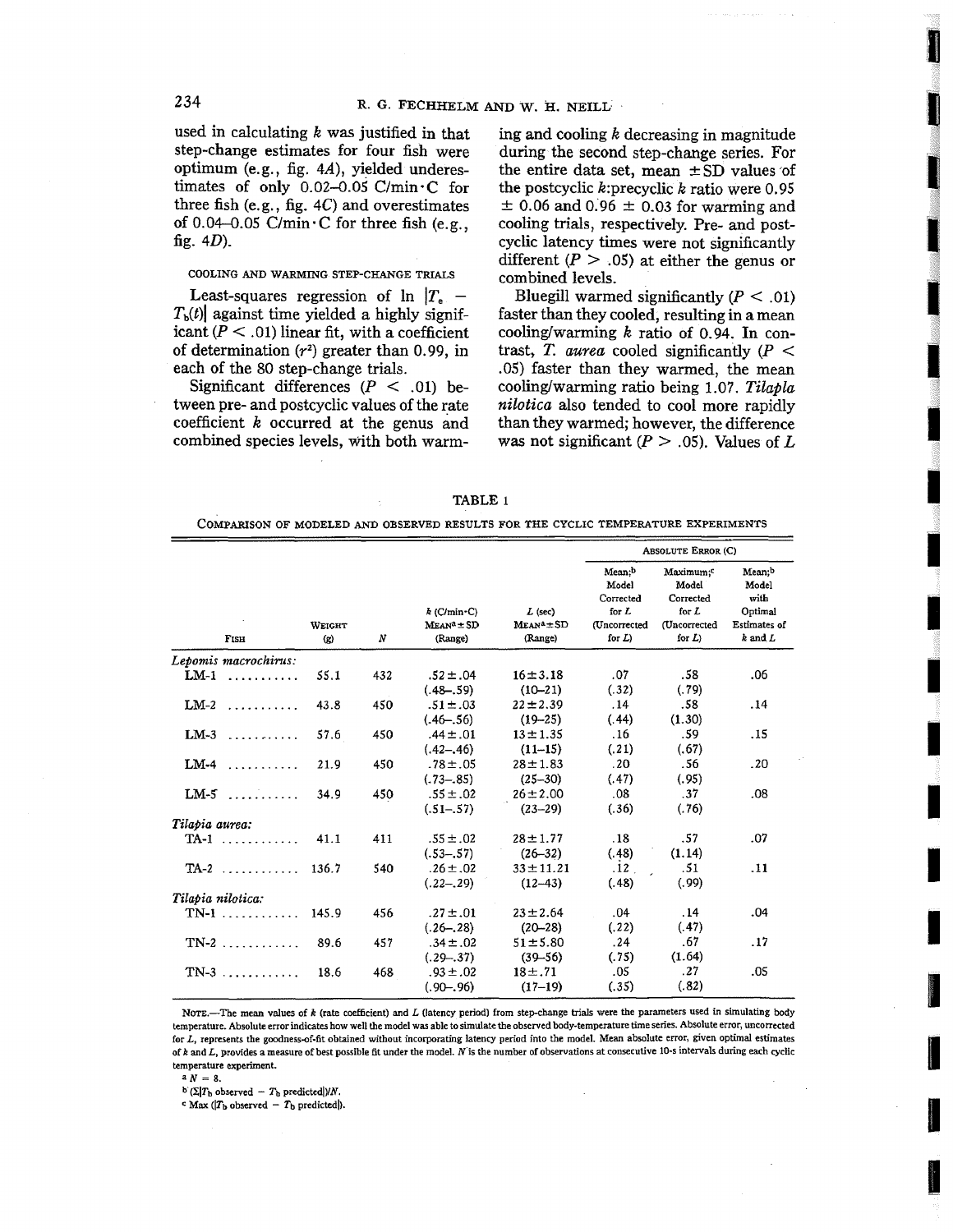

I

I

I

I

I<br>Indiana<br>Indiana

I

I<br>Integr

I

I

I

I

I

I

**I** 

I

t

l

[

[

FIG. 3.-Frequency histograms of residual error (observed body temperature minus predicted body temperature) for the combined results of all 10 fish  $(N = 4.564)$ . A, The model corrected for latency period. B, The model not corrected for latency period.

for warming were greater than those for .cooling in all species, but the difference was significant ( $P \leq .05$ ) only in bluegill.

A double logarithmic plot of the rate coefficient  $k$  (C/min  $\cdot$  C, mean for each fish without regard for taxon) against weight (g) yielded a highly significant linear correlation: In  $k = 1.60 - 0.59$  In weight; P  $<$  .01,  $r^2 = 0.99$  (fig. 5).

Latency times from combined data revealed no significant  $(P > .10)$  linear relationship with weight (fig. 6). However, determinations of  $L$ (seconds) for bluegill, when analyzed separately, showed a strong inverse linear correlation with weight: L  $=$  38.87 - 0.42 weight;  $P < .01$ ,  $r<sup>2</sup> =$ 0.93.

## DISCUSSION

The present study demonstrates that thermal exchange coefficients and associated latency periods derived from stepchange experiments provide an adequate basis for the prediction of body-core temperatures in tilapia and bluegill subjected



FIG. 4.-Contoured matrices of mean absolute error (degrees Celsius) between observed and predicted body temperatures for various combinations of rate coefficient and latency period in four fishes. *A, Lepomis macrochirus* LM-4. *B, L. macrochirus* LM-5. C, *Tilapia aurea* TA-l. *D,* T. *nilotica TN-Z.* Horizontal and vertical bars represent, respectively, the range of rate coefficients ( $N = 8$ ) and latency periods  $(N = 8)$  determined from step-change experiments. Their point of intersection indicates the mean value used in the simulation model to predict the bodytemperature series.



FIG. 5.-Double logarithmic plot of cooling (open symbols) and warming (solid symbols) values of the rate coefficient k against body weight for Tilapia ni*lotica* (squares), T. *aurea* (triangles), and *Lepomis macrochirus* (circles). Least-squares regression equation was calculated using the geometric mean  $(N =$ 8) value of *k* for each fish.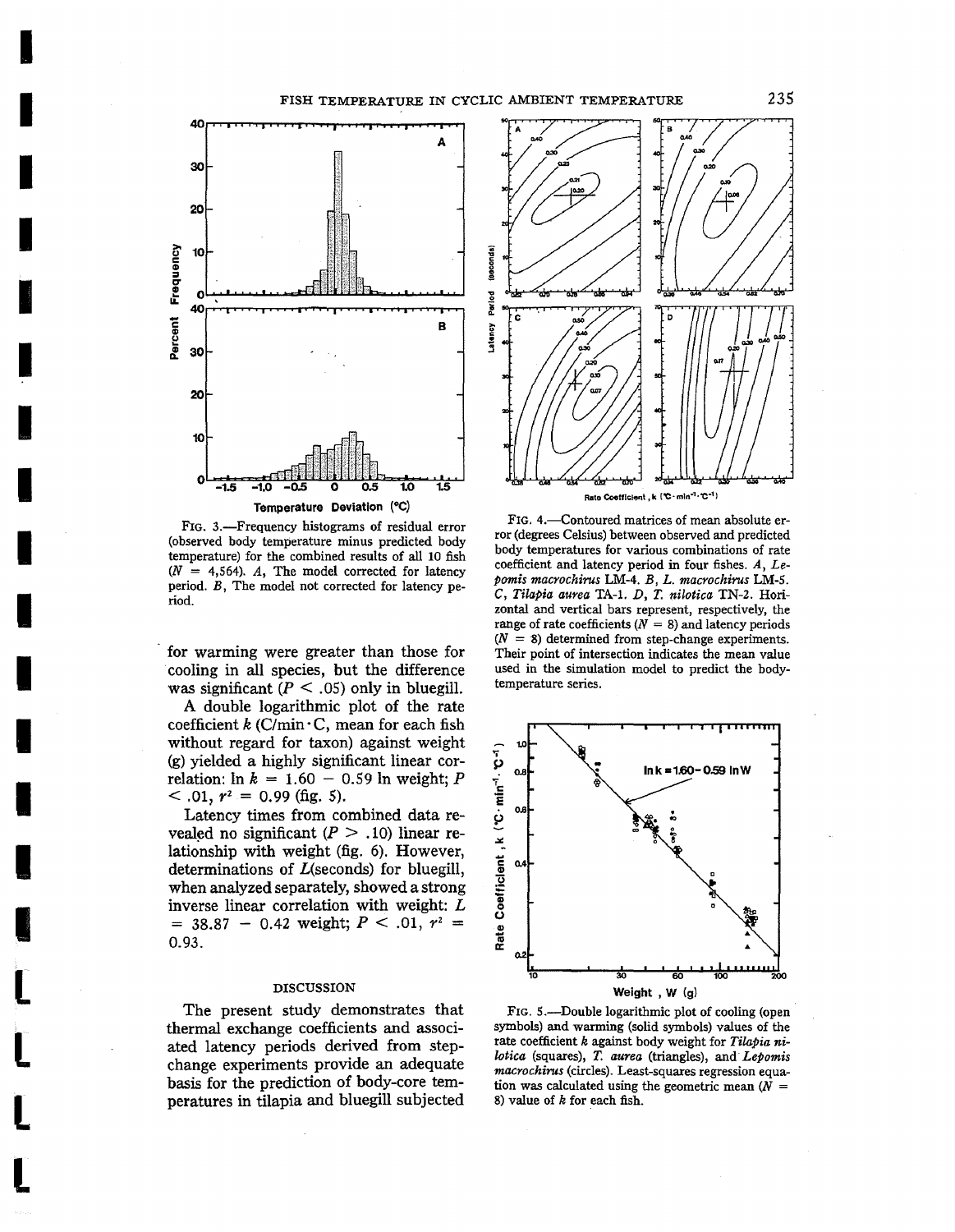to 'fluctuating ambient temperature. The model appears robust in that 90% ( $N =$ 4,564) of the predicted temperatures were within  $\pm 0.3$  C (mean absolute error  $=$ 0.13 C) of the observed values, despite apparent temporal and physiological variation in *k* and L. More than half of the prediction errors fell within the resolution limits of our experimental hardware, and in no case did an error exceed 0.7 C.

In fishes, the perception of thermal gradients and consequent thermoregulatory behavior may depend upon instantaneous differences between ambient and bodycore temperatures (Neill et al. 1976; Neill 1979; Stevens and Neill 1979). Such hypotheses are rendered testable by the development of a model for accurately predicting body temperature. Until now, core temperatures of a fish swimming in a thermal gradient could be known only by direct measurement with an implanted sensor. Normal thermoregulatory behavior is undoubtedly biased by stresses (e.g., surgical trauma and restriction of locomotory activity) associated with such a technique. Our model, appropriately parameterized, could obviate the need for telemetry of body temperature, provided only that the ambient temperature sequence generated by the fish can be monitored accurately.

Extension of our model to other poikilotherms is contingent upon several consid-



FIG. 6.-Plot of cooling (open symbols) and warming (solid symbols) latency times against body weight for *Tilapia nilotica* (squares), *T. aurea* (triangles), and *Lepomis macrochirus* (circles).

erations. Although cooling and warming rate coefficients varied significantly ( $P \leq$ .05) in both *Lepomis macrochirus* and *Tilapia aurea,* the mean magnitudes of the cooling/warming ratios were very near unity, being 0.94 and 1.07, respectively. Spigarelli et al. (1977) observed greater disparities, with cooling/warming ratios of 0.54 to 0.74 in brown trout *(Salmo trutta),* carp *(Cyprinus carpio),* and lake trout *(Salvelinus namaycush).* A mean ratio of 0.75 (in water) and 1.36 (in air) was calculated for two species of aquatic turtle, *Pseudemysfioridana* and *Chelydra serpentina* (Weathers and White 1971). As much as a twofold difference has been reported for the marine iguana, *Amblyrhynchus cristatus* (Bartholomew and Lasiewski 1965). Even though the use of a single coefficient for both cooling and warming caused no noticeable impairment of prediction accuracy in the case of our experiments, larger species-specific rate differentials may disallow the use of a mean rate coefficient, requiring instead the incorporation of separate k's depending on whether the animal is being warmed or cooled.

I

I

I

I

I

I

I

**Inchester** 

I

I

I

I

I

I

I

I

I

I

I

Both warming and cooling rate coefficients were lower during postcyclic stepchange trials. This consistent, albeit small (approximately 5%), increase in thermal inertia may have been related to the extended period (>6 h) of experimental stress endured by the fish. Cardiovascular responses are mediated by a number of variables that can both increase and decrease cardiac output (Randall 1968, 1970). The combined effects of handling, probe implantation, prolonged restraint, and temperature fluctuation may have caused fatigue-related decreases in cardiovascular activity. Any relative decrease in cardiac output would have reduced the convective heat transport via the circulatory system, thus decreasing the rate of thermal exchange. Stress was evident from observation of fish returned to holding tanks upon completion of the tests. Although there were no fatalities, the fish appeared disoriented and failed to exhibit normal escape responses when pursued. Seemingly normal behavior returned within several hours.

The tendency for bluegill to warm faster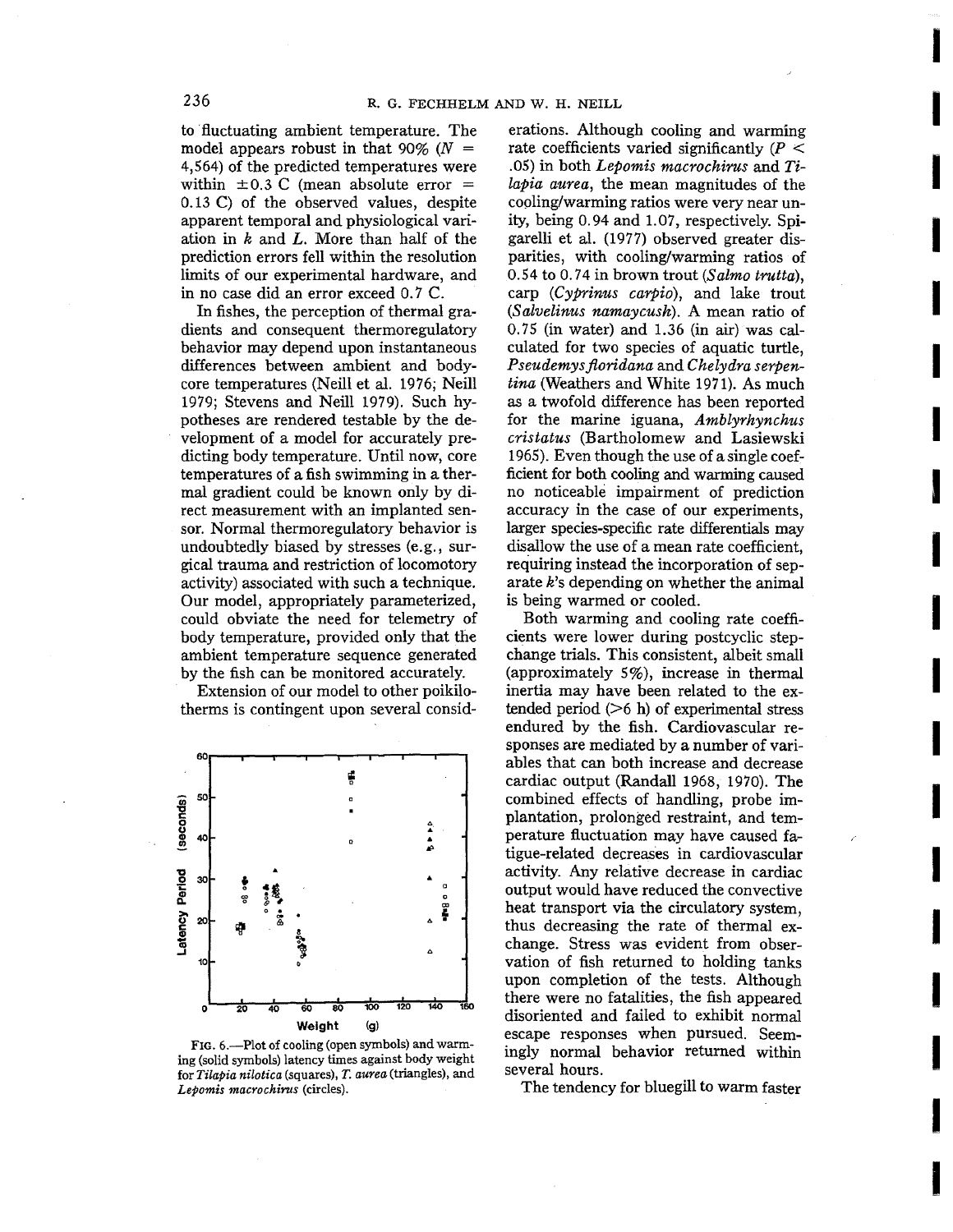than they cool has been reported also for other fishes (Stauffer et al. 1975; Crawshaw 1976; Beitinger et al. 1977; Reynolds 1977; Spigarelli et al. 1977), lizards (Bartholomew and Tucker 1963; Bartholomew and Lasiewski 1965; Weathers 1970; McKenna and Packard 1975), turtles (Weathers and White 1971; Spray and May 1972), crocodilians (Grigg and Alchin 1976; Smith 1976), and snakes (Dmi'el and Borut 1972). Greater rates of heating than cooling have been attributed to endogenous heat production, variations in blood-flow distribution, and to heart-rate (HR) hysteresis that depends upon the direction of temperature change (at any given temperature, warming HR > cooling HR). Neill et al. (1976), Kubb et al. (1980), and Pettit and Beitinger (1980), on the other hand, found no significant differences between warming and cooling rates in the skipjack tuna *(Katsuwonus pelamis)*, the largemouth bass, and the South American lungfish *(Lepidosiren paradoxa),* respectively. Bethea (1972) even observed a heart-rate hysteresis (cooling/warming HR ratio  $>1$ ) along with a cooling/warming k ratio  $>1$ in the turtle *Terrapene ornata.* Although our results for bluegill are consistent with the majority of published data, the more rapid cooling rates noted in our tilapia are not without precedent and further support the contention that the processes of thermal exchange vary among species.

I

**In the case of the case of the case of the case of the case of the case of the case of the case of the case of the case of the case of the case of the case of the case of the case of the case of the case of the case of th** 

**I** 

**C** 

I

I

I

I

I

I

**I** 

I

I

I

I

L

L

L

L

The slope  $(-0.59)$  of the double logarithmic plot of *k* against weight is similar to those values reported for three species of Lake Huron sucker (Stevens and Fry 1974); the gizzard shad, *Dorosoma cepedianum* (Beitinger et al. 1977); and the combined data from eight species of Lake Michigan fishes (Spigarelli et al. 1977). Stevens and Fry (1970) noted a much smaller slope, -0.3, for *Tilapia mossambica,* but they later (Stevens and Fry 1974) attributed this to the inclusion of very small  $(0.5-10-g)$  fish in their experiments. Truncation of Stevens and Fry's (1970) data to exclude fish weighing less than 10 g results in a k-weight slope much nearer  $-0.6.$ 

Analysis of data combined from the 10 fish revealed no significant linear  $(P > .10)$ relationship between latency time and fish

weight. Logically, L should increase with fish weight, regardless of whether its magnitude depends more on passive or circulatory processes of heat transfer; however, one might anticipate a higher degree of variability associated with the latter mechanism owing to concomitant variation in heart rate, stroke volume, blood-pathway resistance, and blood distribution. **In** this respect, the excessive variance in the values of L observed among several of our tilapia (fig. 6) may portend a major circulatory dependence. **In** addition, small inconsistencies in the placement of the temperature probe from one individual to another could create greater heat-flow discrepancies in a convective system due to discrete distribution of major blood vessels and capillary beds. This would further obscure the expected positive L-weight relationship.

The negative L-weight relationship in the bluegill was totally unexpected and, although it appears real, we feel that the narrow weight range  $(21.9-57.6 \text{ g})$  does not afford a definitive conclusion. Hypothetically, if this inverse relationship in bluegill is in fact real, and since conduction and passive convection distances increase with size, one must again suspect the existence of a strong association between latency time and forced convection which, by means of some as yet undefined mechanism, accounts for a reduction in  *as size* increases. One possibility is an exponent relating weight and blood-flow time that is greater than the exponent relating weight and circulatory distance.

Further resolution. of heat-exchange mechanisms in fishes demands elucidation of circulatory processes. Especially critical . is knowledge of how temperature and temperature variation influence blood-flow rates and distribution among the pathways linking core tissues and the fish-water interfaces. It is only through such improved understanding of mechanisms that our semiempirical model can be superseded by one based more securely in biophysics.

## APPENDIX

Approximating equilibrium temperature as a piece-wise sequence of linear functions over consecutive time intervals of length  $\Delta t = t$ 

237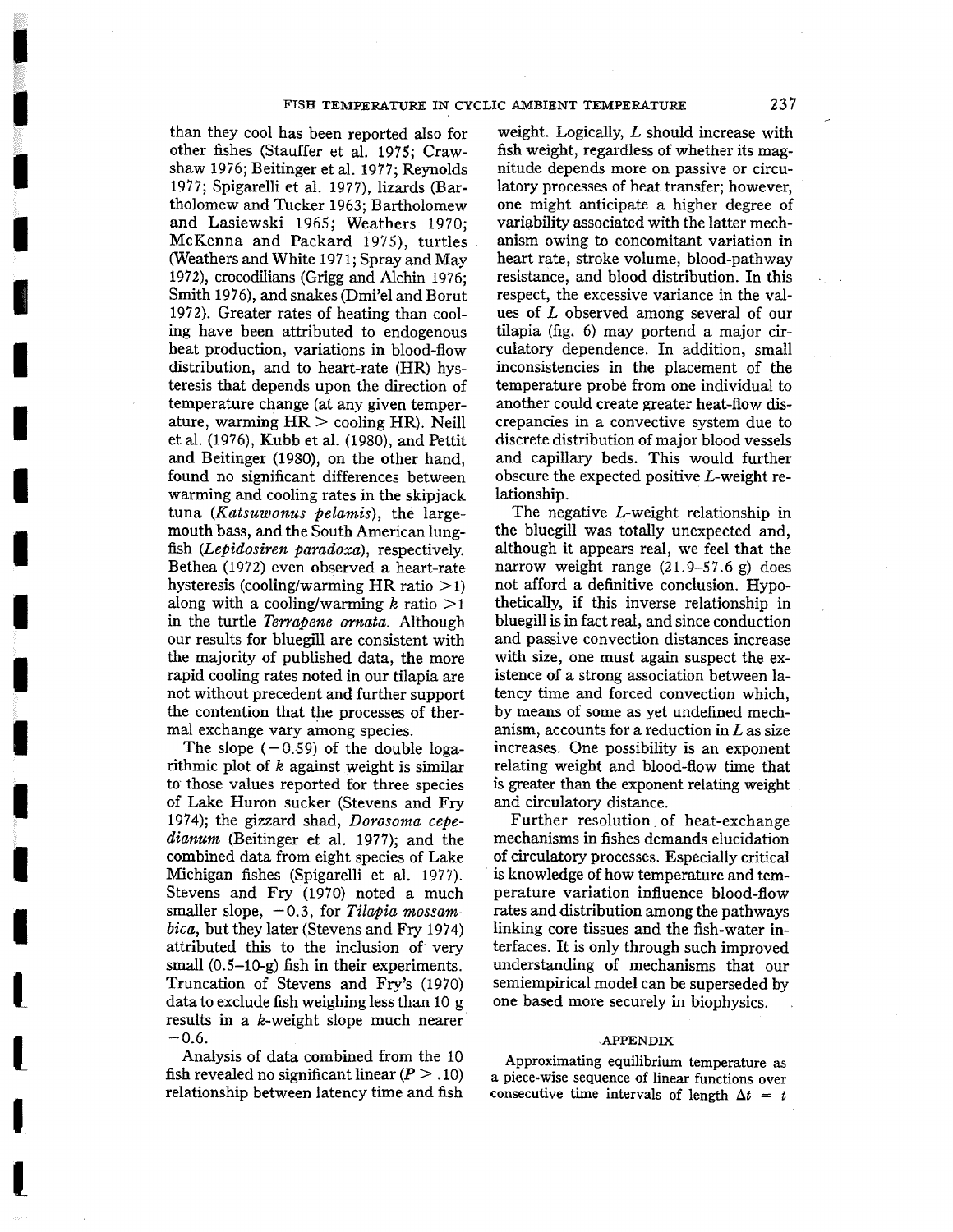$- t_0$  enabled the rate of change in  $T_e$  over any particular interval to be defined as

$$
g_{e} = [T_{e}(t) - T_{e}(t_{0})]/(t - t_{0}), \quad (A1)
$$

and; by rearrangement,

$$
T_{e}(t) = T_{e}(t_{0}) + g_{e} \cdot (t - t_{0}) \ . \quad (A2)
$$

Correcting equation (A2) to account for response latency gave

$$
T_{e}(t - L) = T_{e}(t_{0} - L)
$$
  
+  $g_{e} \cdot (t - t_{0})$ . (A3)

Substituting this equation for  $T_c(t - L)$  in text equation (3) yielded

$$
\frac{dT_{b}}{dt} = k \cdot [T_{e}(t_{0} - L) + g_{e} \cdot (t - t_{0}) - T_{b}(t)] \tag{A4}
$$

Integrating equation (A4) with respect to time,

**I** 

I

I

I

I

I

I

I

I

I

I

I<br>I<br>I

I

I

I

I

I

I

**I** 

$$
T_{b}(t) = T_{e}(t - L) - (g_{e}/k)
$$
  
+ 
$$
[T_{b}(t_{0}) - T_{e}(t_{0} - L) \quad (A5)
$$
  
+ 
$$
(g_{e}/k)] \cdot e^{-k \cdot (t - t_{0})}
$$
.

Eliminating  $t_0$  ( $=t - \Delta t$ , since  $\Delta t$  is constant) to emphasize the recursive nature of the model,

$$
T_{b}(t) = T_{e}(t - L) - (g_{e}/k)
$$
  
+ 
$$
[T_{b}(t - \Delta t) \qquad (A6)
$$
  
- 
$$
T_{e}(t - \Delta t - L)
$$
  
+ 
$$
(g_{e}/k)[e^{-k \cdot \Delta t},
$$

where

$$
g_{e} = [T_{e}(t - L) - T_{e}(t - \Delta t - L)]/\Delta t
$$
 (A7)

#### LITERATURE CITED

- BARTHOLOMEW, G. A., and R. C. LASIEWSKI. 1965. Heating and cooling rates, heart rate and simulated diving in the Galapagos marine iguana. Comp. Biochem. Physiol. 16:573-582.
- BARTHOLOMEW, G. A., and V. A. TUCKER. 1963. Control of changes in body temperature, metabolism and circulation by the agamid lizard, Am*phiboluros barbatus.* Physiol. Zool. 36:199-218. --. 1964. Size, body temperature, thermal con-
- ductance, oxygen consumption, and heart rate in Australian varanid lizards. Physiol. Zool. 37: 341-354.
- BEITINGER, T. L., M. M. THOMMES, and S. A. SPI-GARELLI. 1977. Relative roles of conduction and convection in the body temperature change of gizzard shad, *Dorsoma* cepedianum. Comp. Biochem. Physiol. A, Comp. Physiol. 57:275-279.
- BETHEA, N. J. 1972. Effects of temperature on heart rate and rates of cooling and warming in *Terrapene ornata.* Comp. Biochem. Physiol. A, Comp. Physiol. 41:301-305.
- CAREY, F. G., and ]. M. TEAL. 1969. Regulation of body temperature by the bluefin tuna. Comp. Biochem, Physiol. 28:205-213. '
- CAREY, F. G., J. M. TEAL, J. W. KANwISHER, and K. D. LAWSON. 1971. Warm-bodied fish. Amer. Zool. 11:137-145.
- CRAWSHAW, L. I. 1976. Effect of rapid temperature change on mean body temperature and gill ventilation in carp. Amer. J. Physiol. 231:837-841.
- DMI'EL, R., and A. BORUT. 1972. Thermal behavior, heat exchange, and metabolism in the desert snake *Spalerosophis cliffordi,* Physiol. Zool. 45:78-94.
- GRIGG, G. C., and J. ALCHIN. 1976. The role of the

cardiovascular system in thermoregulation of *Crocodylus [ohnstoni.* Physiol. Zool. 49:24-36.

- KLEIBER, M. 1972. Body size, conduction for heat flow and Newton's law of cooling. J. Theoret. Bioi. 37:139-150.
- KUBB, R. N., J. R. SPOTILA, and D. R. PENDER-GAST. 1980. Mechanisms of heat transfer and time-dependent modeling of body temperatures in the largemouth bass *(Micropterus salmoides)*. Physiol. Zool. 53:222-239.
- MCKENNA, G. M., and G. C. PACKARD. 1975. Rates of heat exchange in the lizards Cnemidophorus *sexlineatus* and *Sceloporus undulatus.* Copeia 1975:162-169.
- NEILL, W. H. 1979. Mechanisms of fish distribution in heterothermal environments. Amer. Zool. 19:305-317.
- NEILL, W. H., R. K. C. CHANG, and A. E. DIZON. 1976. Magnitude and ecological implications of thermal inertia in skipjack tuna, *Katsuwonis pelamis* (Linneaus). Environmental BioI. Fishes 1:61-80.
- NEILL, W. H., and E. D. STEVENS. 1974. Thermal inertia versus thermoregulation in "warm" turtles and tunas. Science 184:1008-1010.
- PETTIT, M. J., and T. L. BEITINGER. 1980. Thermal response of the South American lungfish, Lepi*dosiren paradoxa.* Copeia 1980:130-136.
- RANDALL, D. J. 1968. Functional morphology of the heart in fishes. Amer. Zool. 8:179-180.
- --.1970. The circulatory system. Pages 133-172 *in* W. S. HOAR and D. ]. RANDALL, eds. Fish physiology. Vol. **4.** The nervous system, circulation and respiration. Academic Press, New York.
- REYNOLDS, W. W. 1977. Thermal equilibration rates

238